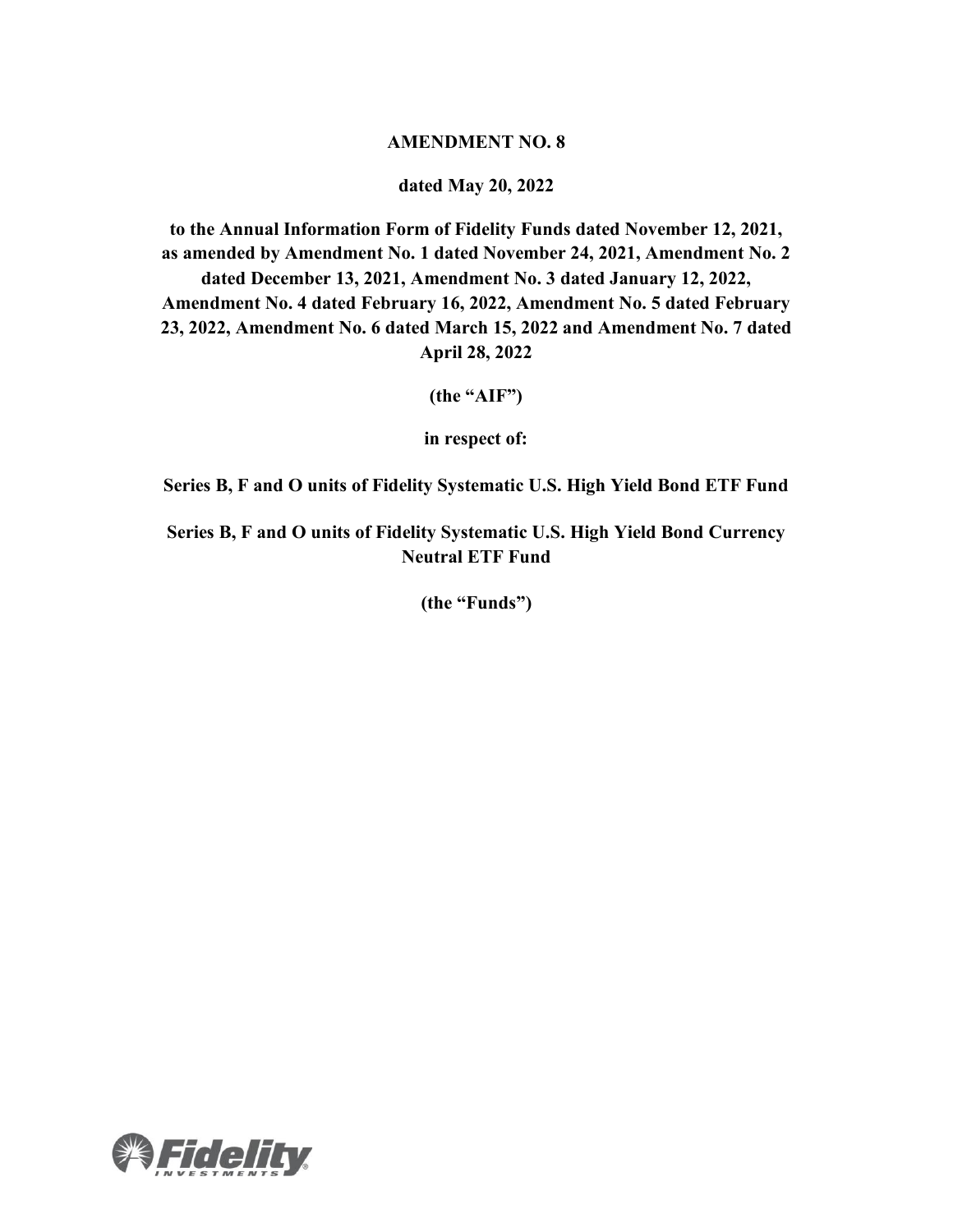The AIF is being amended to provide notice to investors that:

- (a) the Funds are closed to new purchasers; and
- (b) Fidelity will terminate the Funds after the close of business on August 19, 2022 (the "**Effective Date**").

Fidelity announced these changes on May 12, 2022. All units held following the termination will be subject to mandatory redemption.

## **AMENDMENTS TO THE AIF**

The technical amendments to the AIF required to effect these amendments are set out below:

1. Purchases and Switches of Units

The following paragraph is added immediately prior to the subheading "Purchase Options" on page 43:

**"Fidelity Systematic U.S. High Yield Bond ETF Fund and Fidelity Systematic U.S. High Yield Bond Currency Neutral ETF Fund are closed to new purchasers. Fidelity will terminate these Funds after the close of business on August 19, 2022."**

2. After the Effective Date, all references to the Funds will be deemed to be removed from the AIF.